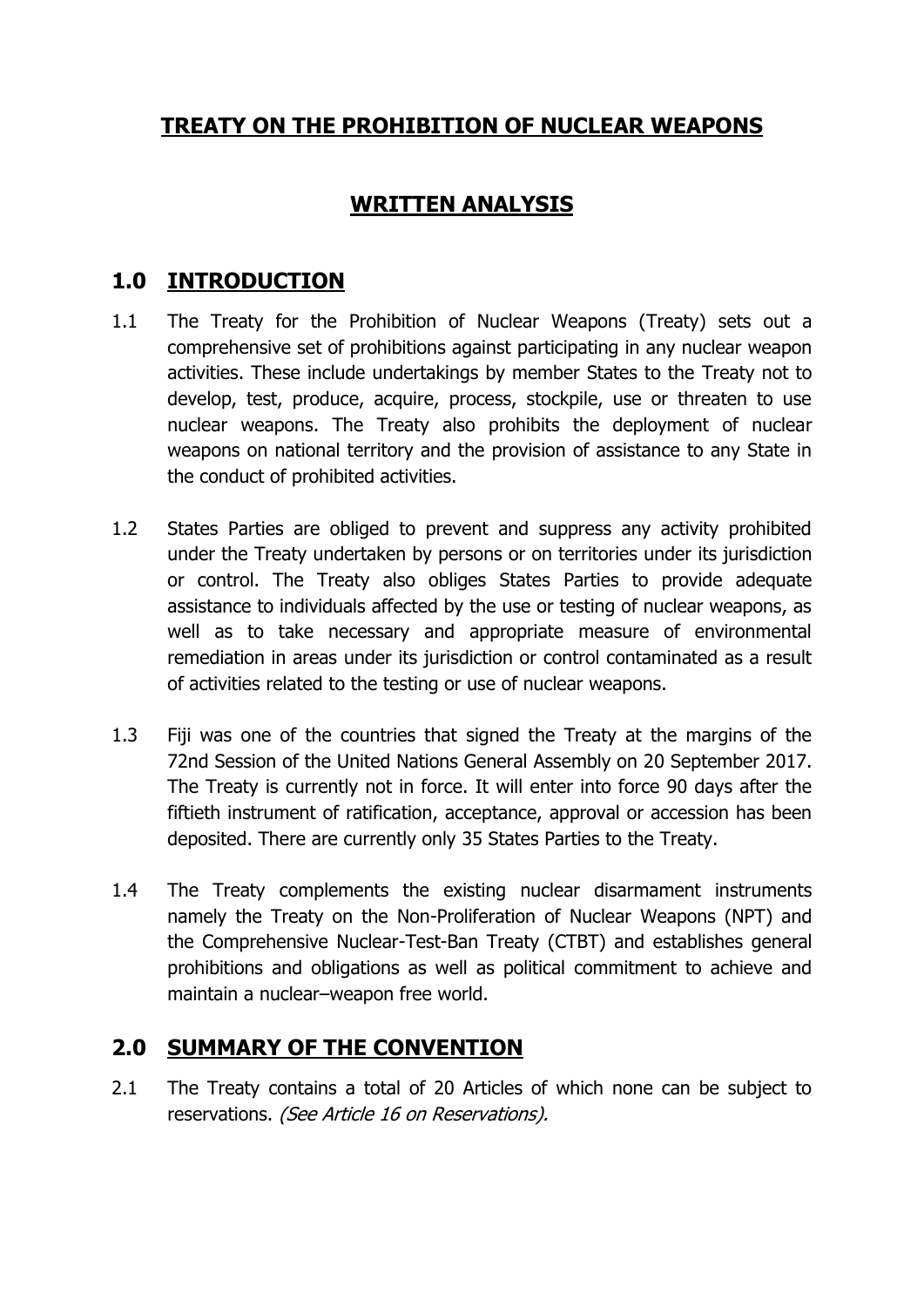- 2.2 Article 1 prohibits the development, testing, production, manufacture, acquisition, possession, stockpiling, stationing, transfer, receipt, control of, use and threat of use of nuclear weapons or other nuclear explosive devices. Article 1 also prohibits each State Party from assisting or encouraging others, or receiving assistance from others to engage in prohibited activities and prevents States Parties from allowing the stationing, installation or deployment of nuclear weapons or other explosive devices within their territory or any place within their jurisdiction or control.
- 2.3 Article 2 requires each party to, within 30 days from the date the Treaty enters into force, declare whether it has previously owned, possessed or controlled nuclear weapons prior to the date the Treaty enters into force or whether it currently does.
- 2.4 Article 3 requires parties that do not possess nuclear weapons to maintain their existing International Atomic Energy Agency (IAEA) safeguards and, if they have not already done so, to conclude with the IAEA and bring into force a comprehensive safeguards agreement.
- 2.5 Article 4 sets out general procedures for negotiations with an individual nuclear armed State becoming party to the Treaty, including time limits and responsibilities. If that State has eliminated its nuclear weapons before becoming a party to the Treaty, an unspecified "competent international authority" will verify that elimination, and the State must also conclude a safeguards agreement with the IAEA to provide credible assurance that it has not diverted nuclear material and has no undeclared nuclear material or activities. If that State has not yet destroyed its arsenal, it must negotiate with that "competent international authority" a time-bound plan for the verified and irreversible elimination of its nuclear weapons programme, which it will submit to the next meeting of signing States or to the next review conference, whichever comes first.
- 2.6 Article 5 of the Treaty requires States Parties to undertake "appropriate legal, administrative and other measures, including the imposition of penal sanctions, to prevent and suppress any activity prohibited to a State Party under the Treaty.
- 2.7 Article 6 requires States Parties to adequately provide age and gender sensitive assistance, without discrimination, including medical care, rehabilitation and psychological support, to individuals under the State Party"s jurisdiction who are affected by the use or testing of nuclear weapons, as well as provide for their social and economic inclusion. Article 6 also obligates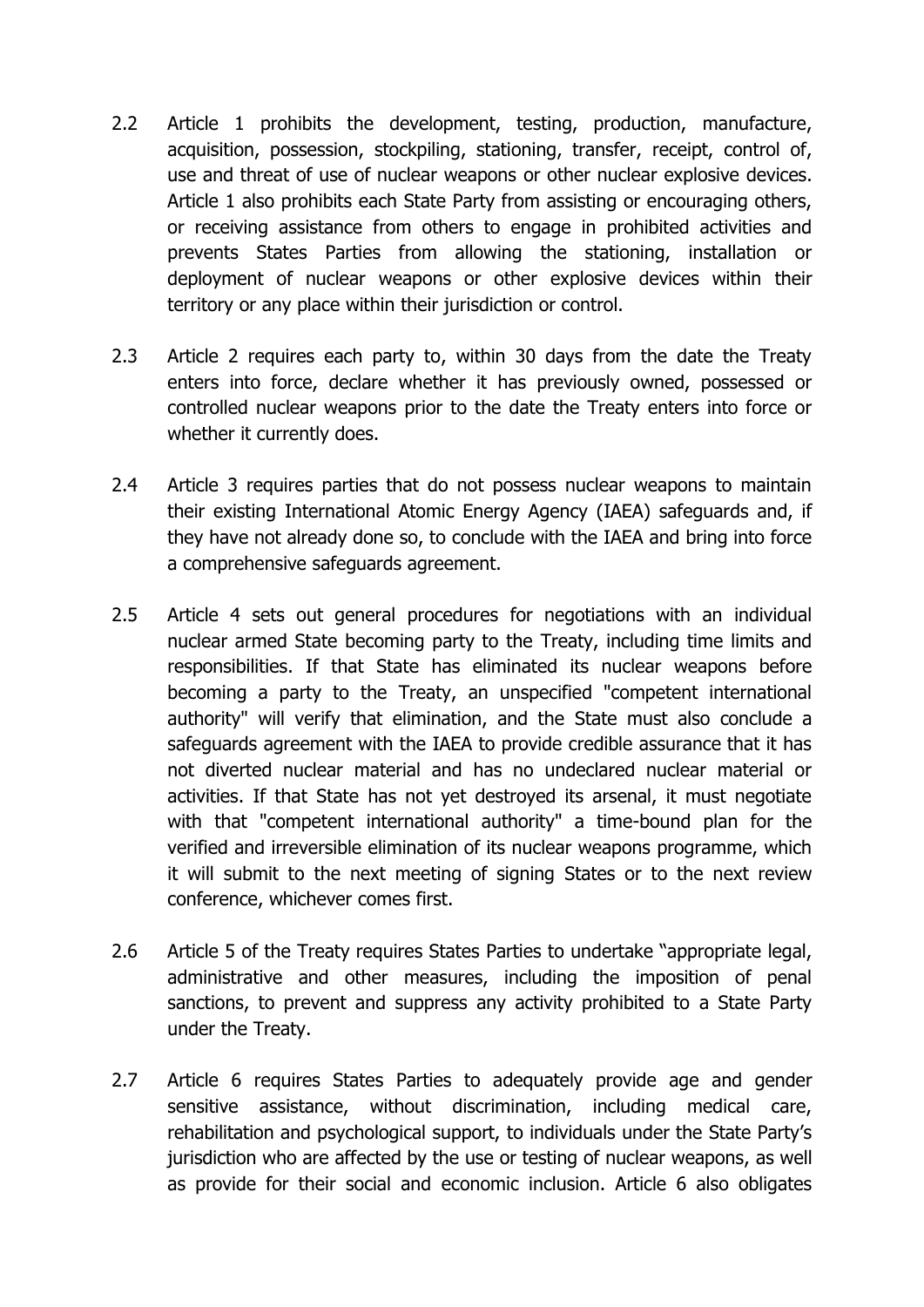States Parties to undergo environmental remediation of contaminated areas within such States' jurisdiction.

- 2.8 Article 7 requires all States Parties to cooperate to facilitate the implementation of the Treaty, including seeking and receiving assistance from other States Parties to fulfill Treaty obligations and, if the State Party is in a position to do so, providing technical and financial assistance to States Parties affected by or victims of nuclear weapons. Fiji, with the support of other Pacific Island Countries and the Association of South East Asian Nations (ASEAN), made compelling interventions to ensure that "State responsibility" was captured in the Treaty. The issue was adopted by the Conference as per Resolution 71/258 thereby ensuring that user States compensate victims of nuclear weapons and the environment to which damage was done as articulated in paragraph 6 of this Article.
- 2.9 Article 8 provides for meetings of States Parties to consider and take decisions in relation to the application and implementation of the Treaty, the costs of which are shared by the States according to the UN scale of assessment in accordance with Article 9. The first meeting of the States Parties shall occur one year after the Treaty enters into force. Meetings are on a biennial basis unless otherwise agreed by States Parties. Extraordinary meetings may be organised if at least a third of States Parties agree.
- 2.10 Articles 10–12 provide the processes for amendments to the Treaty, the settlement of disputes between 2 or more States Parties and the promotion of the goal of universal adherence of all States to the Treaty.
- 2.11 Articles 13–15 set out the processes for the Treaty to be open for signature (from 20 September 2017) at the UN headquarters in New York and states that the Treaty enters into force 90 days after the fiftieth instrument of ratification, acceptance, approval or accession.
- 2.12 Article 16 states that the Treaty shall not be subject to reservations.
- 2.13 Article 17 provides that the Treaty shall be of unlimited duration though each State Party shall have the sovereign right to withdraw from the Treaty if such State Party is of the view that the subject matter of the Treaty jeopardises the supreme interests of the country.
- 2.14 Article 18 provides that the Treaty shall not prejudice the obligations of States Parties under other agreements where such obligations are consistent with the Treaty.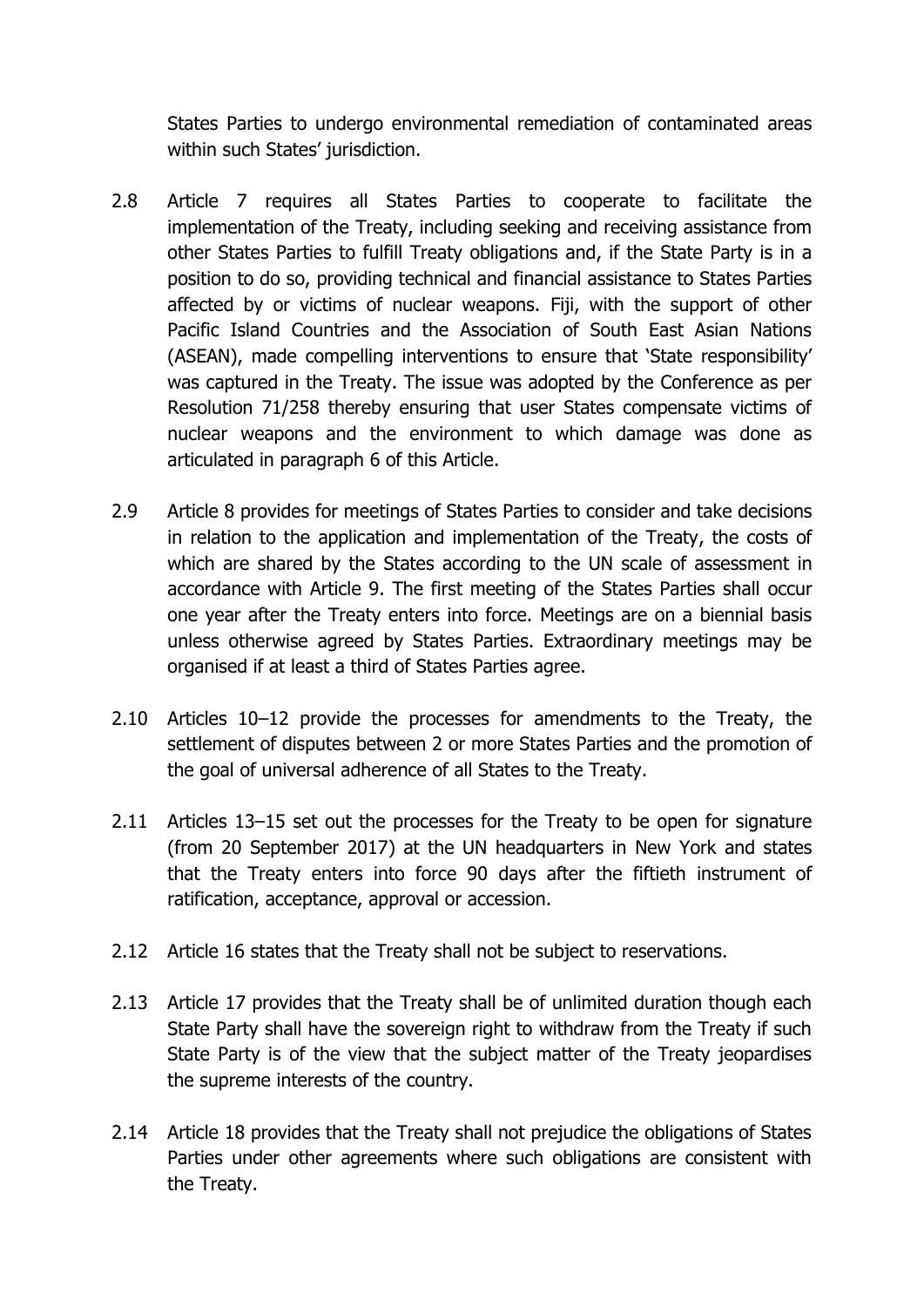2.15 Article 19 states that the Secretary-General of the United Nations is the Depositary of the Treaty and Article 20 requires the text of the Treaty to be in the 6 United Nations languages.

#### **3.0 REQUIREMENTS FOR IMPLEMENTATION**

- 3.1 Under Article 5 of the Treaty, States Parties are required to adopt necessary measures to implement obligations under the Treaty. As such States Parties are required to undertake "appropriate legal, administrative and other measures, including the imposition of penal sanctions, to prevent and suppress any activity prohibited to a State Party under the Treaty".
- 3.2 Obligations for State Parties are expressly articulated under Article 1 of the treaty as follows:

Each State Party undertakes never under any circumstances to:

- (a) Develop, test, produce, manufacture, otherwise acquire, possess or stockpile nuclear weapons or other nuclear explosive devices;
- (b) Transfer to any recipient whatsoever nuclear weapons or other nuclear explosive devices or control over such weapons or explosive devices directly or indirectly;
- (c) Receive the transfer of or control over nuclear weapons or other nuclear explosive devices directly or indirectly;
- (d) Use or threaten to use nuclear weapons or other nuclear explosive devices;
- (e) Assist, encourage or induce, in any way, anyone to engage in any activity prohibited to a State Party under this Treaty;
- (f) Seek or receive any assistance, in any way, from anyone to engage in any activity prohibited to a State Party under this Treaty;
- (g) Allow any stationing, installation or deployment of any nuclear weapons or other nuclear explosive devices in its territory or at any place under its jurisdiction or control.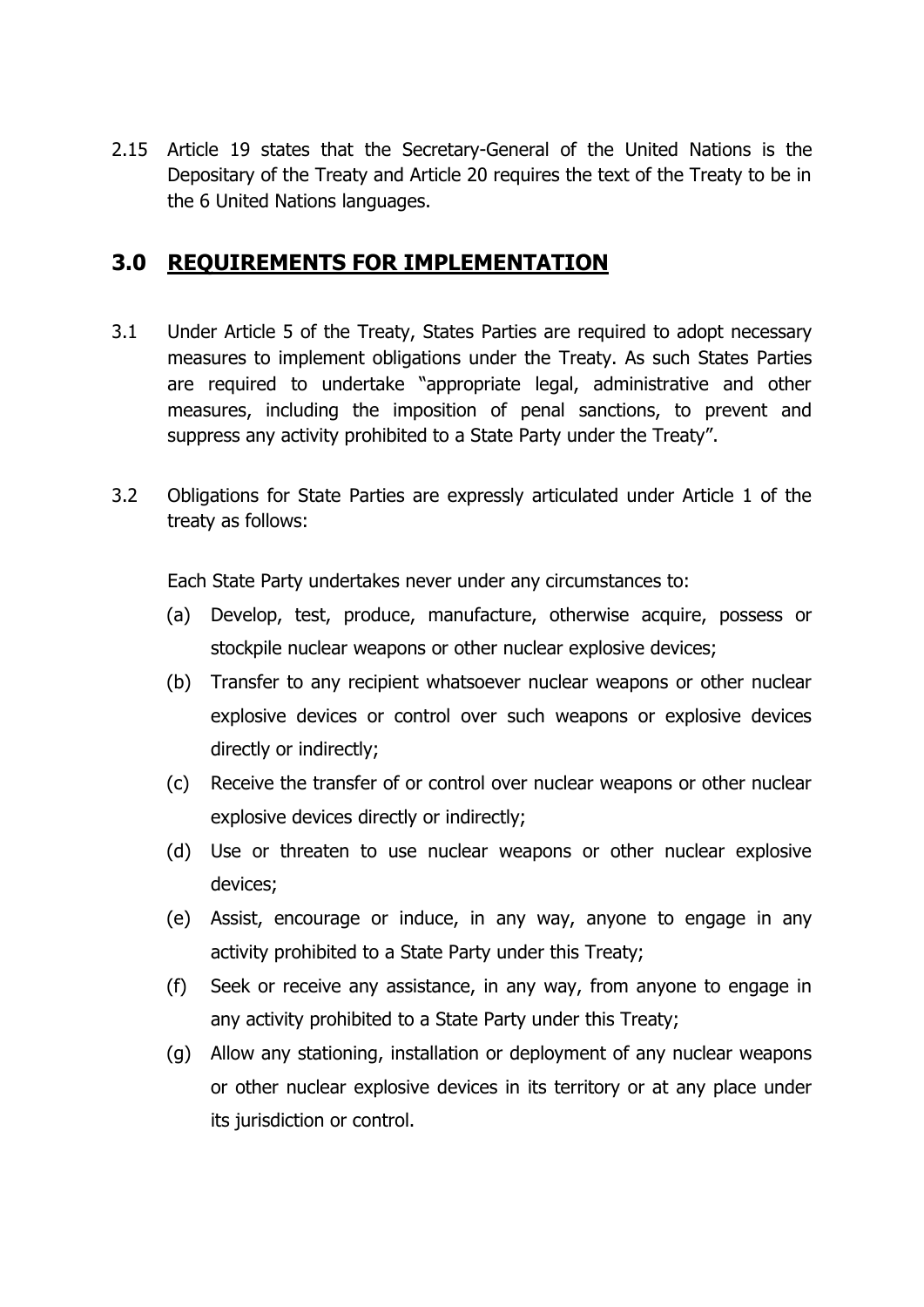- 3.3 As such the Treaty has a broad prohibition provision that specifically obligates each State Party to never, under any circumstances, "assist, encourage, or induce, in any way, anyone to engage in any activity" prohibited to a stateparty under the treaty. States Parties will be obliged to prevent and suppress any activity prohibited under the Treaty undertaken by persons or on territory under its jurisdiction or control.
- 3.4 Ratification of the Treaty also reinforces Fiji"s commitment to the Comprehensive Safeguards Agreement (CSA) which Fiji signed with the International Atomic Energy Agency (IAEA) in 1973. Given that Fiji is a State Party to the Treaty on Non-Proliferation of Nuclear Weapons, Fiji is required to implement the IAEA"s CSA. The CSA requires States to declare and submit regular reports on their nuclear material and nuclear facilities, and to accept inspections and other measures by the IAEA to verify these declarations and reports.
- 3.5 Fiji has a Small Quantities Protocol in force which essentially reduces the burden of implementation of the provisions of the IAEA"s CSA given that Fiji is a State with little or no nuclear material. In 2006, Fiji also signed the Additional Protocol to the CSA which further strengthened provisions of the IAEA"s Safeguards Agreement and extends the authority of the IAEA to undertake relevant inspections of nuclear related activities.
- 3.6 The Treaty reaffirms the need for all States, at all times, to comply with applicable international law, including international humanitarian law. As such Fiji will be required to implement provisions of the Treaty through enacting of relevant national laws.
- 3.7 This would mean that Fiji would need to further develop its legislative framework to ensure that provisions of the Treaty and other related treaties are properly implemented. State Parties can access international assistance to ensure that they are fulfilling its obligations under the treaty. (See Article 7)

#### **4.0 IMPACT OF THE CONVENTION**

4.1 Fiji has continued to support regional disarmament platforms such as the South Pacific Nuclear Free Zone Treaty of Rarotonga (Raratonga Treaty) which bans the manufacture, acquisition, possession or control of nuclear devices within the Pacific.